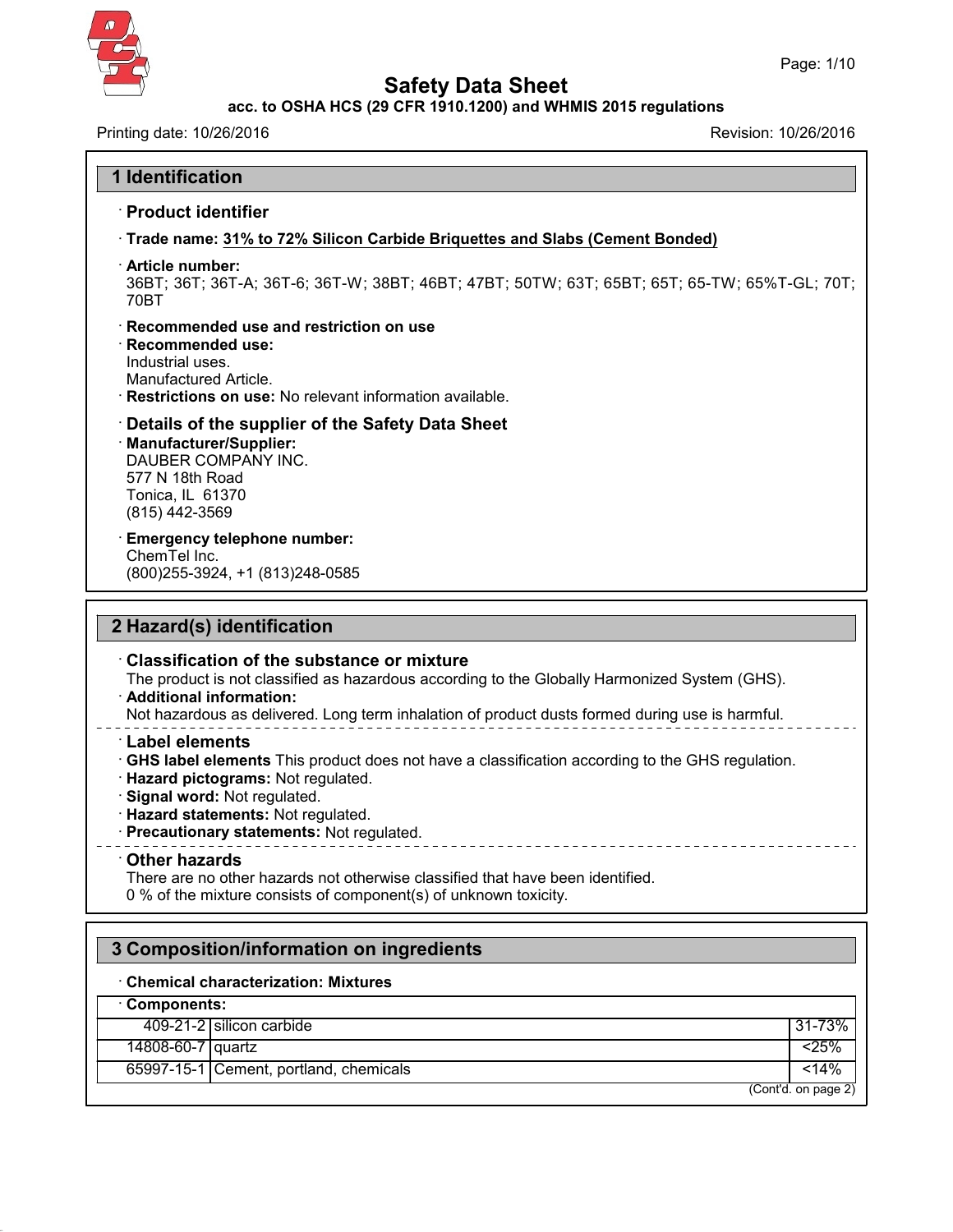

**acc. to OSHA HCS (29 CFR 1910.1200) and WHMIS 2015 regulations**

Printing date: 10/26/2016 Revision: 10/26/2016

**Trade name: 31% to 72% Silicon Carbide Briquettes and Slabs (Cement Bonded)**

|                   |                           | (Cont'd. of page 1) |
|-------------------|---------------------------|---------------------|
| 7440-21-3 silicon |                           | 2.5%                |
|                   | 1309-37-1 Red Iron Oxide  | <2%                 |
|                   | . Additional information: |                     |

#### · **Additional information:**

For the listed ingredient(s), the identity and/or exact percentage(s) are being withheld as a trade secret. For the wording of the listed Hazard Statements refer to section 16.

Non-classification as a carcinogen is based on non-inhalable form of product. IARC listings for 14808-60-7 note that the substance must be respirable.

## **4 First-aid measures**

## · **Description of first aid measures**

#### · **After inhalation:**

Unlikely route of exposure.

Respiration of particulates is unlikely during normal usage.

Supply fresh air; consult doctor in case of complaints.

#### · **After skin contact:**

Brush off loose particles from skin. Immediately wash with water and soap and rinse thoroughly. If skin irritation is experienced, consult a doctor.

#### · **After eye contact:**

Remove contact lenses if worn, if possible.

Rinse opened eye for several minutes under running water. If symptoms persist, consult a doctor.

#### · **After swallowing:**

Rinse out mouth and then drink plenty of water.

Do not induce vomiting; immediately call for medical help.

· **Most important symptoms and effects, both acute and delayed:**

- Breathing difficulty
- Coughing

Nausea in case of ingestion.

May cause gastro-intestinal irritation if ingested.

· **Indication of any immediate medical attention and special treatment needed:**

No special measures required.

## **5 Fire-fighting measures**

#### · **Extinguishing media**

## · **Suitable extinguishing agents:**

The product is not flammable.

Use fire fighting measures that suit the environment.

- · **For safety reasons unsuitable extinguishing agents:** None.
- · **Special hazards arising from the substance or mixture**
- Formation of toxic gases is possible during heating or in case of fire.
- · **Advice for firefighters**

## · **Protective equipment:**

43.0

Wear self-contained respiratory protective device.

(Cont'd. on page 3)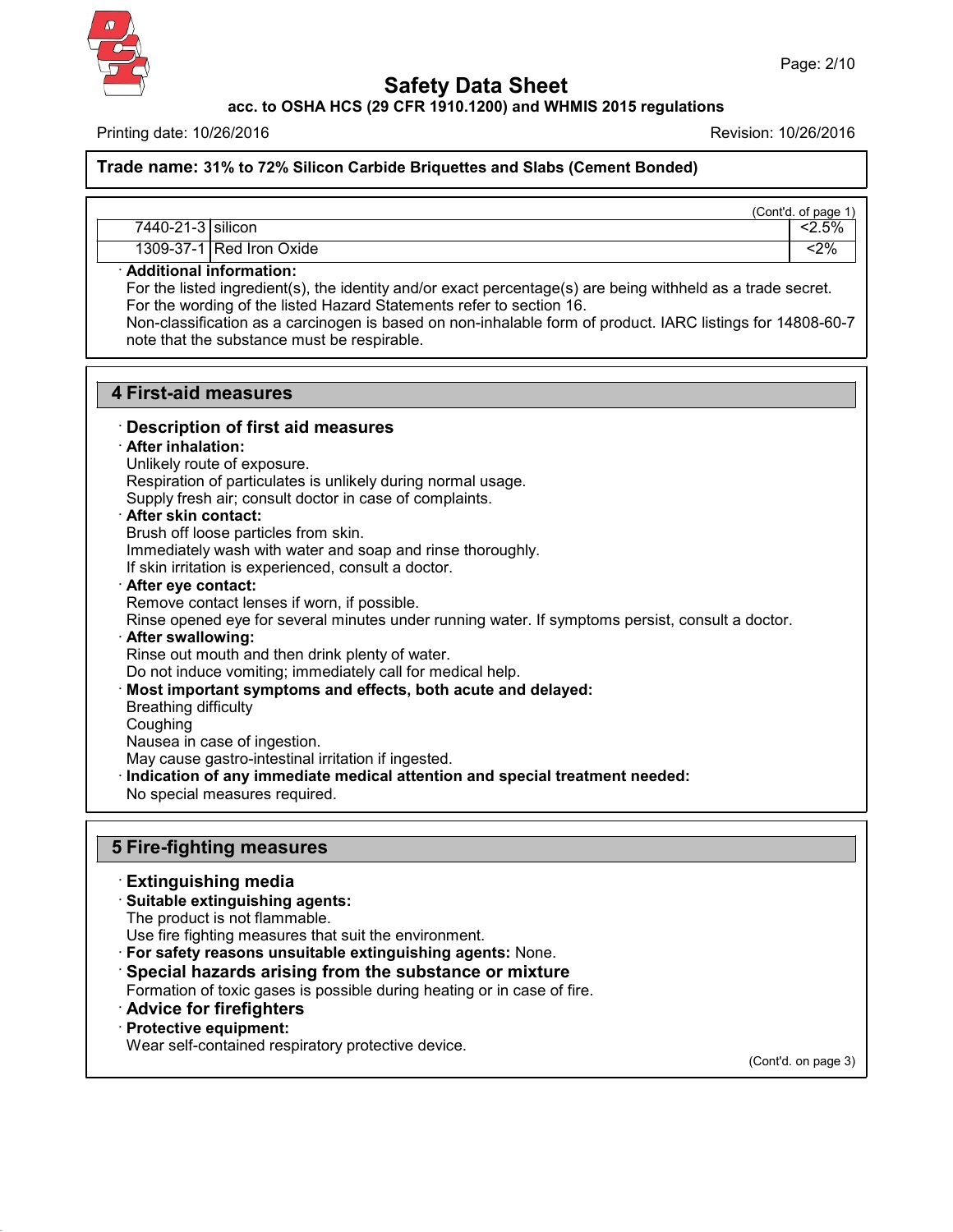**acc. to OSHA HCS (29 CFR 1910.1200) and WHMIS 2015 regulations**

Printing date: 10/26/2016 Revision: 10/26/2016

**Trade name: 31% to 72% Silicon Carbide Briquettes and Slabs (Cement Bonded)**

(Cont'd. of page 2)

Wear fully protective suit.

# **6 Accidental release measures**

· **Personal precautions, protective equipment and emergency procedures** Ensure adequate ventilation.

Avoid formation of dust.

Do not breathe dust.

· **Environmental precautions** No special measures required.

#### · **Methods and material for containment and cleaning up** Pick up mechanically.

Dispose of the collected material according to regulations. Send for recovery or disposal in suitable receptacles.

· **Reference to other sections**

See Section 7 for information on safe handling.

See Section 8 for information on personal protection equipment.

See Section 13 for disposal information.

# **7 Handling and storage**

## · **Handling**

· **Precautions for safe handling:**

Use only in well ventilated areas.

Use proper precautions around molten material.

Prevent formation of dust.

Any deposit of dust which cannot be avoided must be regularly removed.

- · **Information about protection against explosions and fires:**
- Keep respiratory protective device available.

· **Conditions for safe storage, including any incompatibilities**

· **Storage**

43.0

- · **Requirements to be met by storerooms and receptacles:**
- Storage area should be dry and well-ventilated.
- · **Information about storage in one common storage facility:** Store away from foodstuffs.
- · **Further information about storage conditions:** Store in cool, dry conditions in well sealed receptacles.
- · **Specific end use(s)** No relevant information available.

# **8 Exposure controls/personal protection**

## · **Control parameters**

# **409-21-2 silicon carbide**

| PEL (USA) | Long-term value: 15* 5** mg/m <sup>3</sup><br>fibrous dust: *total dust **respirable fraction |
|-----------|-----------------------------------------------------------------------------------------------|
|           | (Cont'd. on page 4)                                                                           |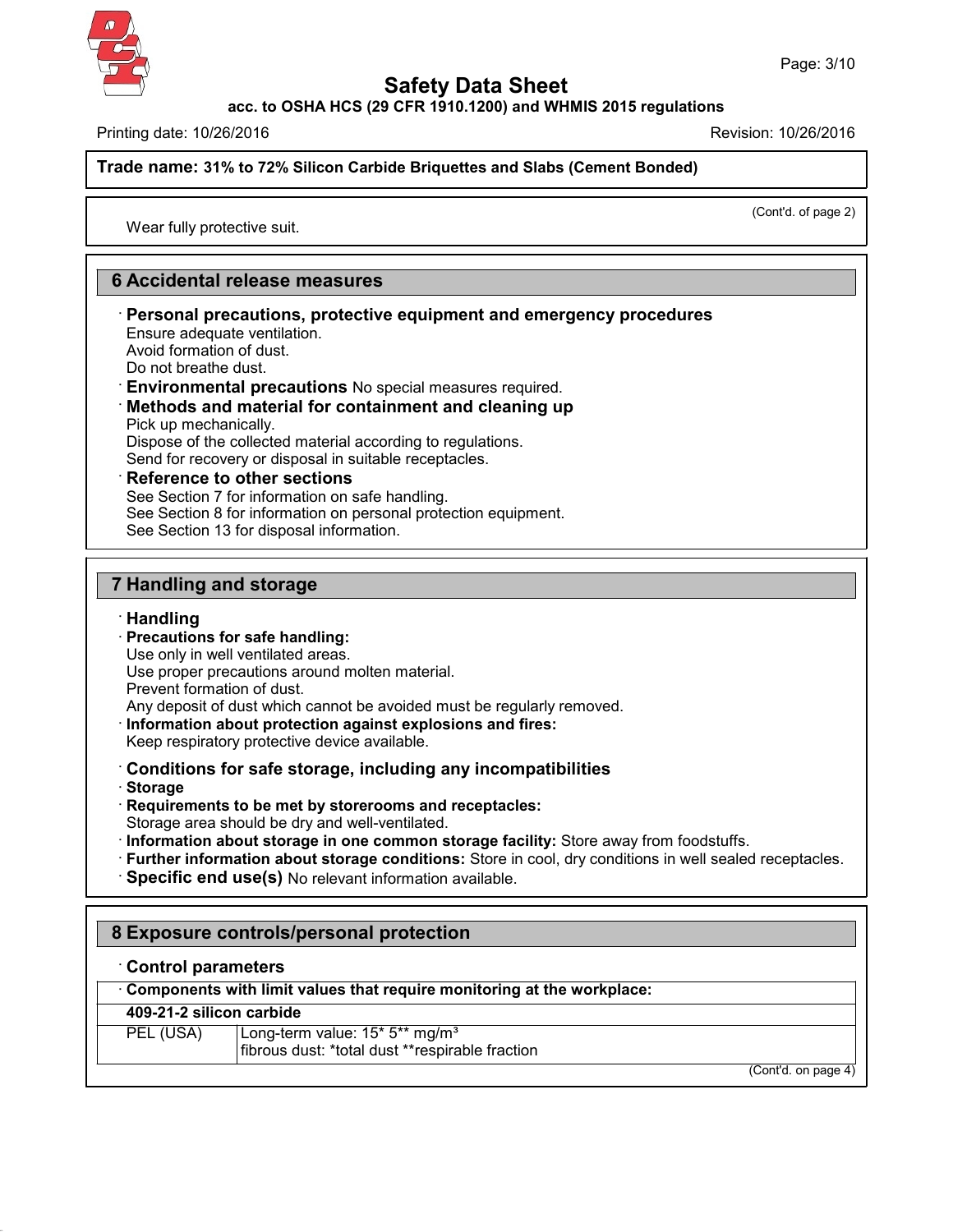

43.0

# **Safety Data Sheet**

#### **acc. to OSHA HCS (29 CFR 1910.1200) and WHMIS 2015 regulations**

Page: 4/10

Printing date: 10/26/2016 **Revision: 10/26/2016** 

**Trade name: 31% to 72% Silicon Carbide Briquettes and Slabs (Cement Bonded)**

|                   |                                                                                                                  | (Cont'd. of page 3) |
|-------------------|------------------------------------------------------------------------------------------------------------------|---------------------|
| REL (USA)         | Long-term value: 10* 5** mg/m <sup>3</sup><br>*total dust **respirable fraction                                  |                     |
| TLV (USA)         | Long-term value: 10* 3** mg/m <sup>3</sup><br>fibrous dust:0.1 f/cc; nonfibrous:*inh.,**resp.                    |                     |
| EL (Canada)       | Long-term value: 10* 3** mg/m <sup>3</sup><br>*inhalable;**respirable                                            |                     |
| EV (Canada)       | Long-term value: 10* 3** mg/m <sup>3</sup> , 0.1f/cc*** ppm<br>nonfibrous: *inh.,**resp.; ***fibrous, resp.      |                     |
|                   | LMPE (Mexico) Long-term value: 10* 3** mg/m <sup>3</sup><br>fibroso: 0.1f/cc, A2, F; no fibroso: *inh., ** resp. |                     |
| 14808-60-7 quartz |                                                                                                                  |                     |
| PEL (USA)         | see Quartz listing                                                                                               |                     |
| REL (USA)         | Long-term value: 0.05* mg/m <sup>3</sup><br>*respirable dust; See Pocket Guide App. A                            |                     |
| TLV (USA)         | Long-term value: 0.025* mg/m <sup>3</sup><br>*as respirable fraction                                             |                     |
| EL (Canada)       | Long-term value: 0.025 mg/m <sup>3</sup><br>ACGIH A2; IARC 1                                                     |                     |
| EV (Canada)       | Long-term value: 0.10* mg/m <sup>3</sup><br>*respirable fraction                                                 |                     |
|                   | LMPE (Mexico) Long-term value: 0.025* mg/m <sup>3</sup><br>A2, *fracción respirable                              |                     |
|                   | 65997-15-1 Cement, portland, chemicals                                                                           |                     |
| PEL (USA)         | Long-term value: 50 mppcf or 15* 5** mg/m <sup>3</sup><br>*total dust **respirable fraction                      |                     |
| REL (USA)         | Long-term value: 10* 5** mg/m <sup>3</sup><br>*total dust **respirable fraction                                  |                     |
| TLV (USA)         | Long-term value: 1* mg/m <sup>3</sup><br>E; *as respirable fraction                                              |                     |
| EL (Canada)       | Long-term value: 1 mg/m <sup>3</sup><br>respirable                                                               |                     |
| EV (Canada)       | Long-term value: $10(D)$ mg/m <sup>3</sup><br>total dust                                                         |                     |
|                   | LMPE (Mexico) Long-term value: 1* mg/m <sup>3</sup><br>A4, *fracción respirable                                  |                     |
| 7440-21-3 silicon |                                                                                                                  |                     |
| PEL (USA)         | Long-term value: 15* 5** mg/m <sup>3</sup><br>*total dust **respirable fraction                                  |                     |
| REL (USA)         | Long-term value: 10* 5** mg/m <sup>3</sup><br>*total dust **respirable fraction                                  |                     |
| TLV (USA)         | TLV withdrawn                                                                                                    |                     |
| EL (Canada)       | Long-term value: 10* 3** mg/m <sup>3</sup><br>*total dust;**respirable fraction                                  |                     |
|                   |                                                                                                                  | (Cont'd. on page 5) |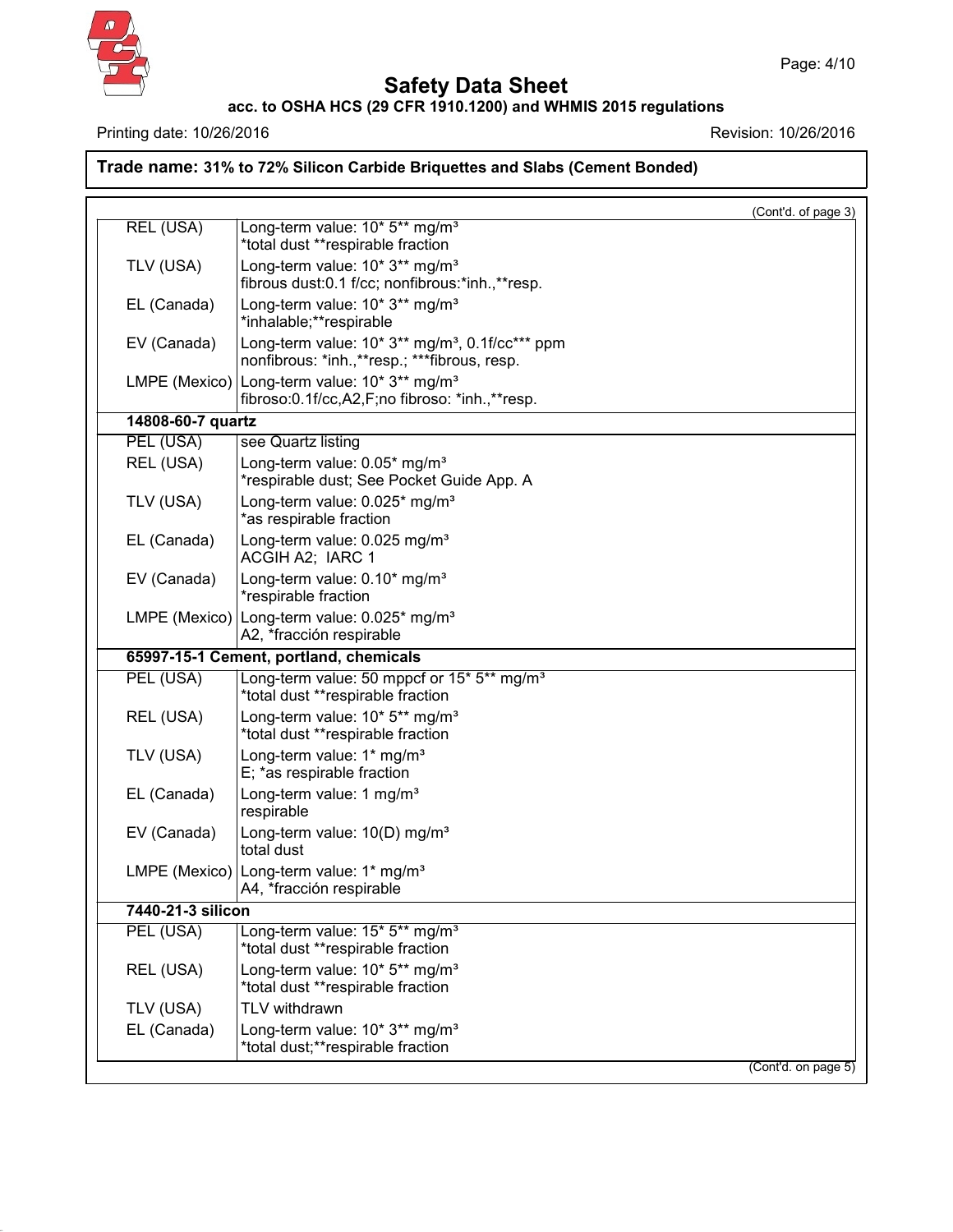

43.0

# **Safety Data Sheet**

## **acc. to OSHA HCS (29 CFR 1910.1200) and WHMIS 2015 regulations**

Printing date: 10/26/2016 **Revision: 10/26/2016** 

**Trade name: 31% to 72% Silicon Carbide Briquettes and Slabs (Cement Bonded)**

|                                                                                                                                 | (Cont'd. of page 4)                                                                                                                                                                                                                                                                                                                                                                                                                                                                                                                                                                                                                                                             |
|---------------------------------------------------------------------------------------------------------------------------------|---------------------------------------------------------------------------------------------------------------------------------------------------------------------------------------------------------------------------------------------------------------------------------------------------------------------------------------------------------------------------------------------------------------------------------------------------------------------------------------------------------------------------------------------------------------------------------------------------------------------------------------------------------------------------------|
| EV (Canada)                                                                                                                     | Long-term value: 10 mg/m <sup>3</sup><br>total dust                                                                                                                                                                                                                                                                                                                                                                                                                                                                                                                                                                                                                             |
|                                                                                                                                 | LMPE (Mexico) Short-term value: 20 mg/m <sup>3</sup><br>Long-term value: 10 mg/m <sup>3</sup><br>(e)                                                                                                                                                                                                                                                                                                                                                                                                                                                                                                                                                                            |
| 1309-37-1 Red Iron Oxide                                                                                                        |                                                                                                                                                                                                                                                                                                                                                                                                                                                                                                                                                                                                                                                                                 |
| PEL (USA)                                                                                                                       | Long-term value: 10* 15** 5*** mg/m <sup>3</sup><br>*Fume; Rouge: **Total dust, ***respirable                                                                                                                                                                                                                                                                                                                                                                                                                                                                                                                                                                                   |
| REL (USA)                                                                                                                       | Long-term value: 5 mg/m <sup>3</sup><br>Dust & fume, as Fe                                                                                                                                                                                                                                                                                                                                                                                                                                                                                                                                                                                                                      |
| TLV (USA)                                                                                                                       | Long-term value: 5* mg/m <sup>3</sup><br>*as respirable fraction                                                                                                                                                                                                                                                                                                                                                                                                                                                                                                                                                                                                                |
| EL (Canada)                                                                                                                     | Short-term value: 10** mg/m <sup>3</sup><br>Long-term value: 5* 10*** 3**** mg/m <sup>3</sup><br>*dust & fume**fume; Rouge: ***total dust****resp.                                                                                                                                                                                                                                                                                                                                                                                                                                                                                                                              |
| EV (Canada)                                                                                                                     | Long-term value: 5* 10** mg/m <sup>3</sup><br>*respirable, including Rouge;**total dust                                                                                                                                                                                                                                                                                                                                                                                                                                                                                                                                                                                         |
|                                                                                                                                 | LMPE (Mexico)   Long-term value: 5* mg/m <sup>3</sup><br>A4, *fracción respirable                                                                                                                                                                                                                                                                                                                                                                                                                                                                                                                                                                                               |
| Do not breathe dust.<br>Avoid contact with the eyes.<br><b>Breathing equipment:</b><br>exceeded.<br><b>Protection of hands:</b> | Keep away from foodstuffs, beverages and feed.<br>Wash hands before breaks and at the end of work.<br>Avoid close or long term contact with the skin.<br>Engineering controls: No relevant information available.<br>Not required under normal conditions of use.<br>Wear appropriate NIOSH respirator when ventilation is inadequate and occupational exposure limits are<br>For large spills, respiratory protection may be advisable.<br>Use respiratory protection when grinding or cutting material.<br>Particulate mask should filter at least 99% of airborne particles.<br>Wear gloves for the protection against mechanical hazards according to OSHA and NIOSH rules. |
| · Eye protection:<br>Safety glasses                                                                                             |                                                                                                                                                                                                                                                                                                                                                                                                                                                                                                                                                                                                                                                                                 |
|                                                                                                                                 |                                                                                                                                                                                                                                                                                                                                                                                                                                                                                                                                                                                                                                                                                 |
| <b>Body protection:</b>                                                                                                         | Not required under normal conditions of use.<br>Protection may be required for spills.                                                                                                                                                                                                                                                                                                                                                                                                                                                                                                                                                                                          |

(Cont'd. on page 6)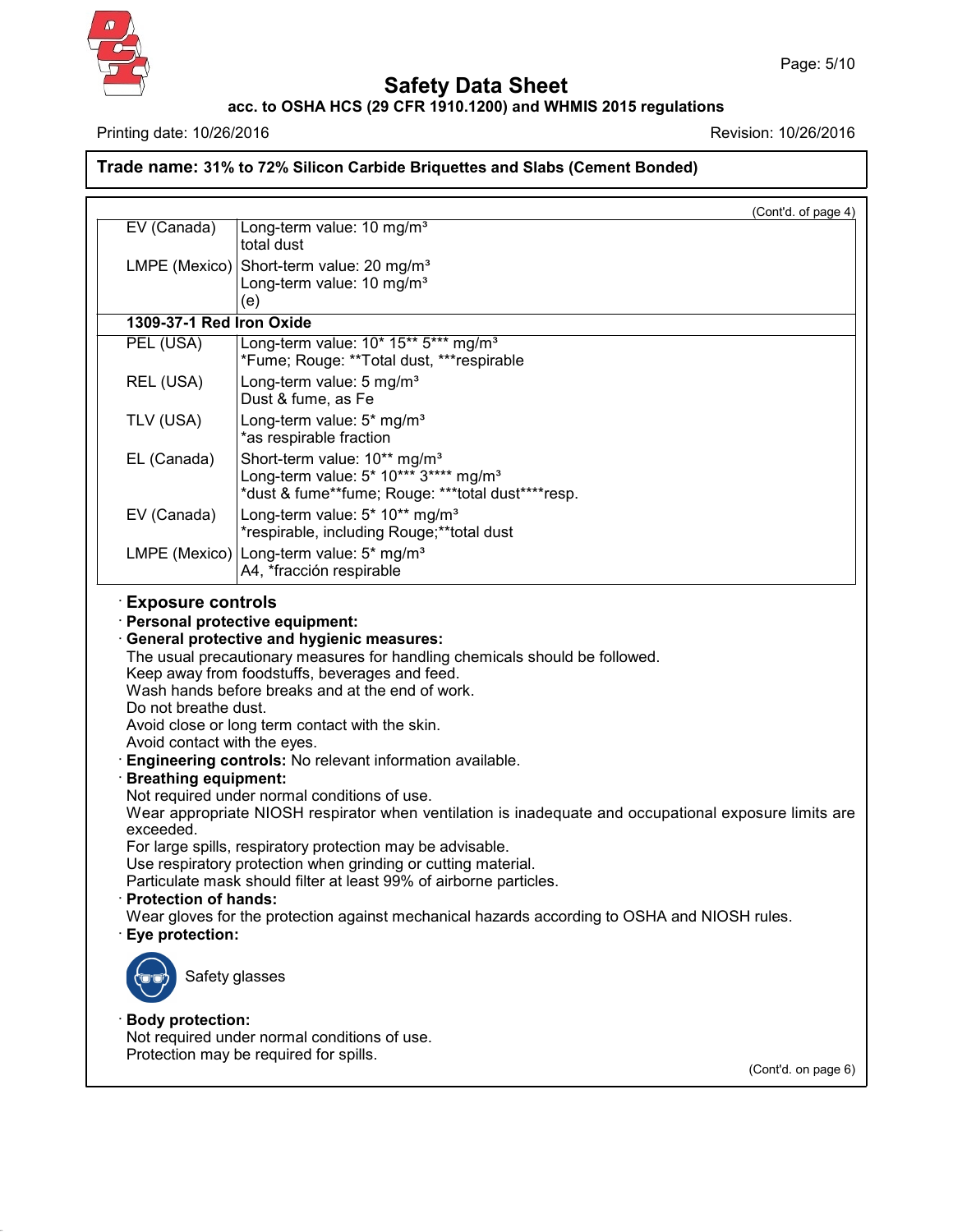

43.0

# **Safety Data Sheet**

**acc. to OSHA HCS (29 CFR 1910.1200) and WHMIS 2015 regulations**

Printing date: 10/26/2016 **Revision: 10/26/2016** 

**Trade name: 31% to 72% Silicon Carbide Briquettes and Slabs (Cement Bonded)**

(Cont'd. of page 5)

#### · **Limitation and supervision of exposure into the environment** Avoid release to the environment.

· **Risk management measures** See Section 7 for additional information.

| 9 Physical and chemical properties                         |                                               |  |
|------------------------------------------------------------|-----------------------------------------------|--|
| Information on basic physical and chemical properties      |                                               |  |
| Appearance:                                                |                                               |  |
| Form:                                                      | Granulate                                     |  |
| Color:                                                     | Dark grey                                     |  |
| Odor:                                                      | Odorless                                      |  |
| Odor threshold:                                            | Not determined.                               |  |
| pH-value at 20 °C (68 °F):                                 | $9.0 - 10.5$                                  |  |
| <b>Melting point/Melting range:</b>                        | Not determined.                               |  |
| <b>Boiling point/Boiling range:</b>                        | Not determined.                               |  |
| · Flash point:                                             | Not applicable.                               |  |
| · Flammability (solid, gaseous):                           | Not applicable.                               |  |
| Auto-ignition temperature:                                 | Not applicable.                               |  |
| · Decomposition temperature:                               | 2350 °C (4262 °F)                             |  |
| Danger of explosion:                                       | Product does not present an explosion hazard. |  |
| <b>Explosion limits</b>                                    |                                               |  |
| Lower:                                                     | Not determined.                               |  |
| Upper:                                                     | Not determined.                               |  |
| Oxidizing properties:                                      | Non-oxidizing.                                |  |
| · Vapor pressure:                                          | Not applicable.                               |  |
| · Density:                                                 |                                               |  |
| <b>Relative density:</b>                                   | 3.17 g/cm <sup>3</sup> (26.454 lbs/gal)       |  |
| Vapor density:                                             | Not applicable.                               |  |
| <b>Evaporation rate:</b>                                   | Not applicable.                               |  |
| · Solubility in / Miscibility with                         |                                               |  |
| Water:                                                     | Insoluble.                                    |  |
| · Partition coefficient (n-octanol/water): Not determined. |                                               |  |
| · Viscosity                                                |                                               |  |
| Dynamic:                                                   | Not applicable.                               |  |
| Kinematic:                                                 | Not applicable.                               |  |
| <b>Other information</b>                                   | No relevant information available.            |  |

(Cont'd. on page 7)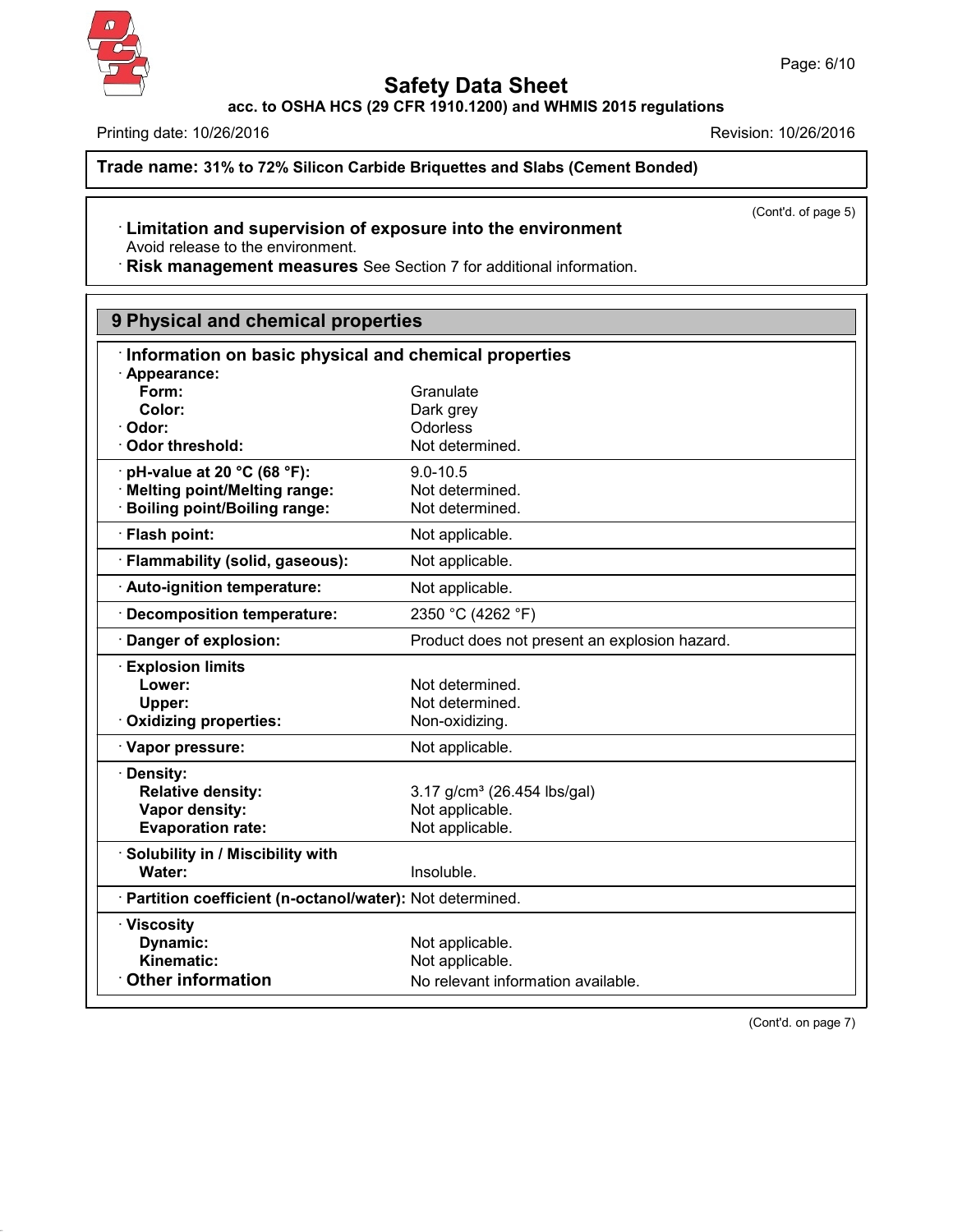**acc. to OSHA HCS (29 CFR 1910.1200) and WHMIS 2015 regulations**

Printing date: 10/26/2016 Revision: 10/26/2016

**Trade name: 31% to 72% Silicon Carbide Briquettes and Slabs (Cement Bonded)**

(Cont'd. of page 6)

# **10 Stability and reactivity**

· **Reactivity:** The product is non-reactive under normal conditions of use, storage and transport.

· **Chemical stability:** Stable under normal temperatures and pressures.

· **Thermal decomposition / conditions to be avoided:**

No decomposition if used and stored according to specifications.

· **Possibility of hazardous reactions** No dangerous reactions known.

· **Conditions to avoid** Prevent formation of dust.

· **Incompatible materials** No relevant information available.

· **Hazardous decomposition products** Carbon monoxide and carbon dioxide

## **11 Toxicological information**

· **Information on toxicological effects**

· **Acute toxicity:**

· **LD/LC50 values that are relevant for classification:** None.

· **Primary irritant effect:**

· **On the skin:** Based on available data, the classification criteria are not met.

· **On the eye:** Based on available data, the classification criteria are not met.

· **Sensitization:** No sensitizing effects known.

· **IARC (International Agency for Research on Cancer):**

14808-60-7 quartz 1

· **NTP (National Toxicology Program):**

14808-60-7 quartz K

· **OSHA-Ca (Occupational Safety & Health Administration):**

None of the ingredients are listed.

#### · **Probable route(s) of exposure:**

Ingestion.

Eye contact.

Skin contact.

· **Repeated dose toxicity:**

Repeated or long-term inhalation of product dusts may cause pulmonary disease.

- · **CMR effects (carcinogenity, mutagenicity and toxicity for reproduction)**
- · **Germ cell mutagenicity:** Based on available data, the classification criteria are not met.

· **Carcinogenicity:**

43.0

Contains known or suspect carcinogens when inhaled. Product is in non-inhalable form and is nonclassifiable as a carcinogen.

- · **Reproductive toxicity:** Based on available data, the classification criteria are not met.
- · **STOT-single exposure:** Based on available data, the classification criteria are not met.
- · **STOT-repeated exposure:** Based on available data, the classification criteria are not met.
- · **Aspiration hazard:** Based on available data, the classification criteria are not met.

(Cont'd. on page 8)

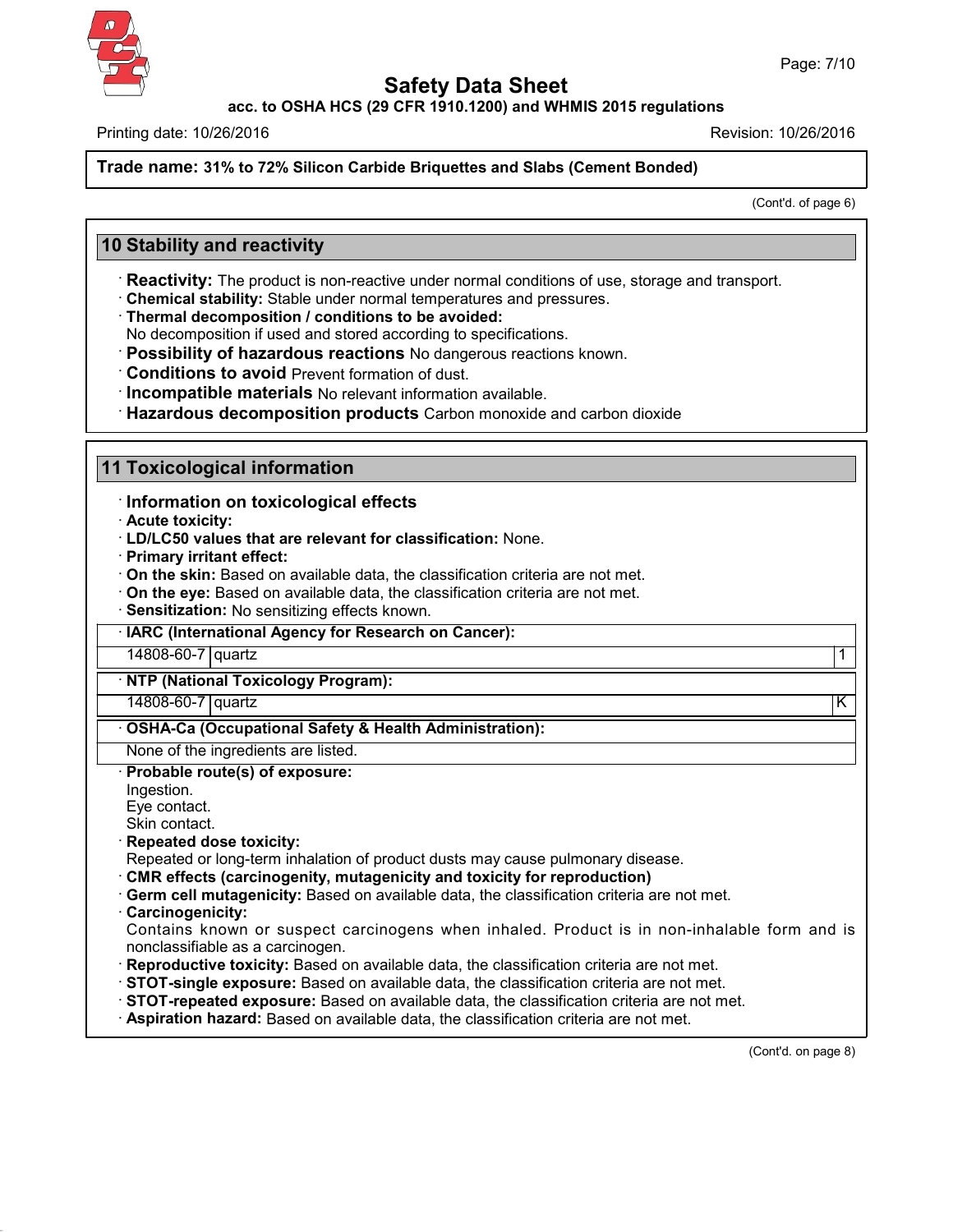**acc. to OSHA HCS (29 CFR 1910.1200) and WHMIS 2015 regulations**

Printing date: 10/26/2016 Revision: 10/26/2016

**Trade name: 31% to 72% Silicon Carbide Briquettes and Slabs (Cement Bonded)**

(Cont'd. of page 7)

# **12 Ecological information**

- · **Toxicity**
- · **Aquatic toxicity** No relevant information available.
- · **Persistence and degradability** No relevant information available.
- · **Bioaccumulative potential:** No relevant information available.
- · **Mobility in soil:** No relevant information available.
- · **Additional ecological information**
- · **General notes:**

Do not allow undiluted product or large quantities of it to reach ground water, water course or sewage system.

- · **Results of PBT and vPvB assessment**
- · **PBT:** Not applicable.
- · **vPvB:** Not applicable.

· **Other adverse effects** No relevant information available.

## **13 Disposal considerations**

## · **Waste treatment methods**

#### · **Recommendation:**

Smaller quantities can be disposed of with household waste.

Contact waste processors for recycling information.

The user of this material has the responsibility to dispose of unused material, residues and containers in compliance with all relevant local, state and federal laws and regulations regarding treatment, storage and disposal for hazardous and nonhazardous wastes.

· **Uncleaned packagings**

43.0

· **Recommendation:** Disposal must be made according to official regulations.

| · UN-Number                     |                |  |
|---------------------------------|----------------|--|
| · DOT, ADR, IMDG, IATA          | Not regulated. |  |
| $\cdot$ UN proper shipping name |                |  |
| · DOT, ADR, IMDG, IATA          | Not regulated. |  |
| Transport hazard class(es)      |                |  |
| · DOT, ADR, IMDG, IATA          |                |  |
| · Class                         | Not regulated. |  |
| · Packing group                 |                |  |
| · DOT, ADR, IMDG, IATA          | Not regulated. |  |
| <b>Environmental hazards</b>    |                |  |
| · Marine pollutant:             | No             |  |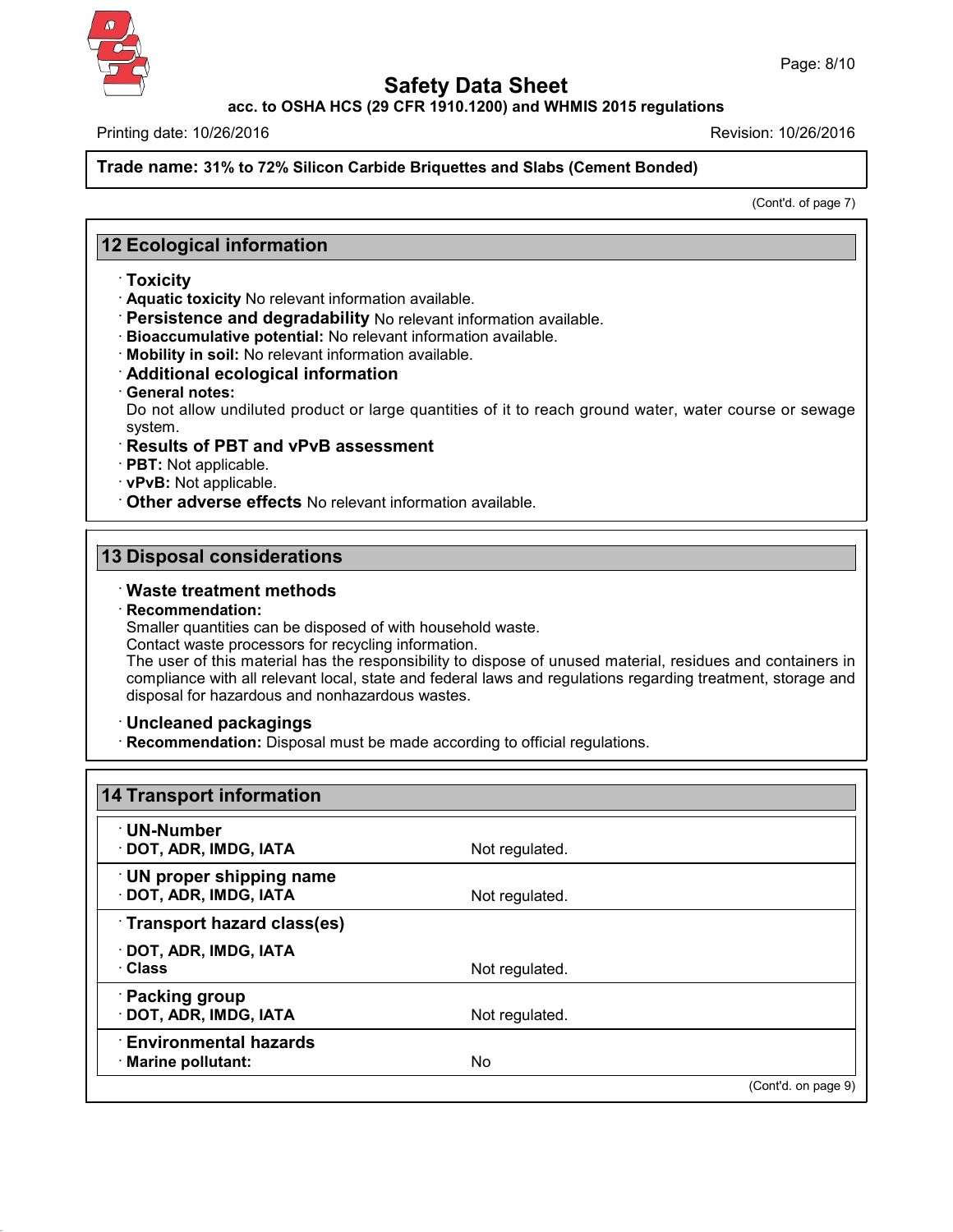

**acc. to OSHA HCS (29 CFR 1910.1200) and WHMIS 2015 regulations**

Printing date: 10/26/2016 Revision: 10/26/2016

**Trade name: 31% to 72% Silicon Carbide Briquettes and Slabs (Cement Bonded)**

(Cont'd. of page 8)

· **Special precautions for user** Not applicable.

· **Transport in bulk according to Annex II of MARPOL73/78** and the IBC Code Not applicable.

# **15 Regulatory information**

· **Safety, health and environmental regulations/legislation specific for the substance or mixture**

· **United States (USA)**

· **SARA**

· **Section 302 (extremely hazardous substances):**

None of the ingredients are listed.

· **Section 355 (extremely hazardous substances):**

None of the ingredients are listed.

· **Section 313 (Specific toxic chemical listings):**

None of the ingredients are listed.

· **TSCA (Toxic Substances Control Act)**

All ingredients are listed.

· **Proposition 65 (California)**

· **Chemicals known to cause cancer:**

Reference to chemical component(s) listed below are based on unbound respirable particles and are not generally applicable to product as supplied.

14808-60-7 quartz

· **Chemicals known to cause reproductive toxicity for females:**

None of the ingredients are listed.

· **Chemicals known to cause reproductive toxicity for males:**

None of the ingredients are listed.

· **Chemicals known to cause developmental toxicity:**

None of the ingredients are listed.

· **Carcinogenic categories**

· **EPA (Environmental Protection Agency):**

None of the ingredients are listed.

· **IARC (International Agency for Research on Cancer):**

Reference to chemical component(s) listed below are based on unbound respirable particles and are not generally applicable to product as supplied.

14808-60-7 quartz 1

· **NIOSH-Ca (National Institute for Occupational Safety and Health):**

14808-60-7 quartz

43.0

(Cont'd. on page 10)